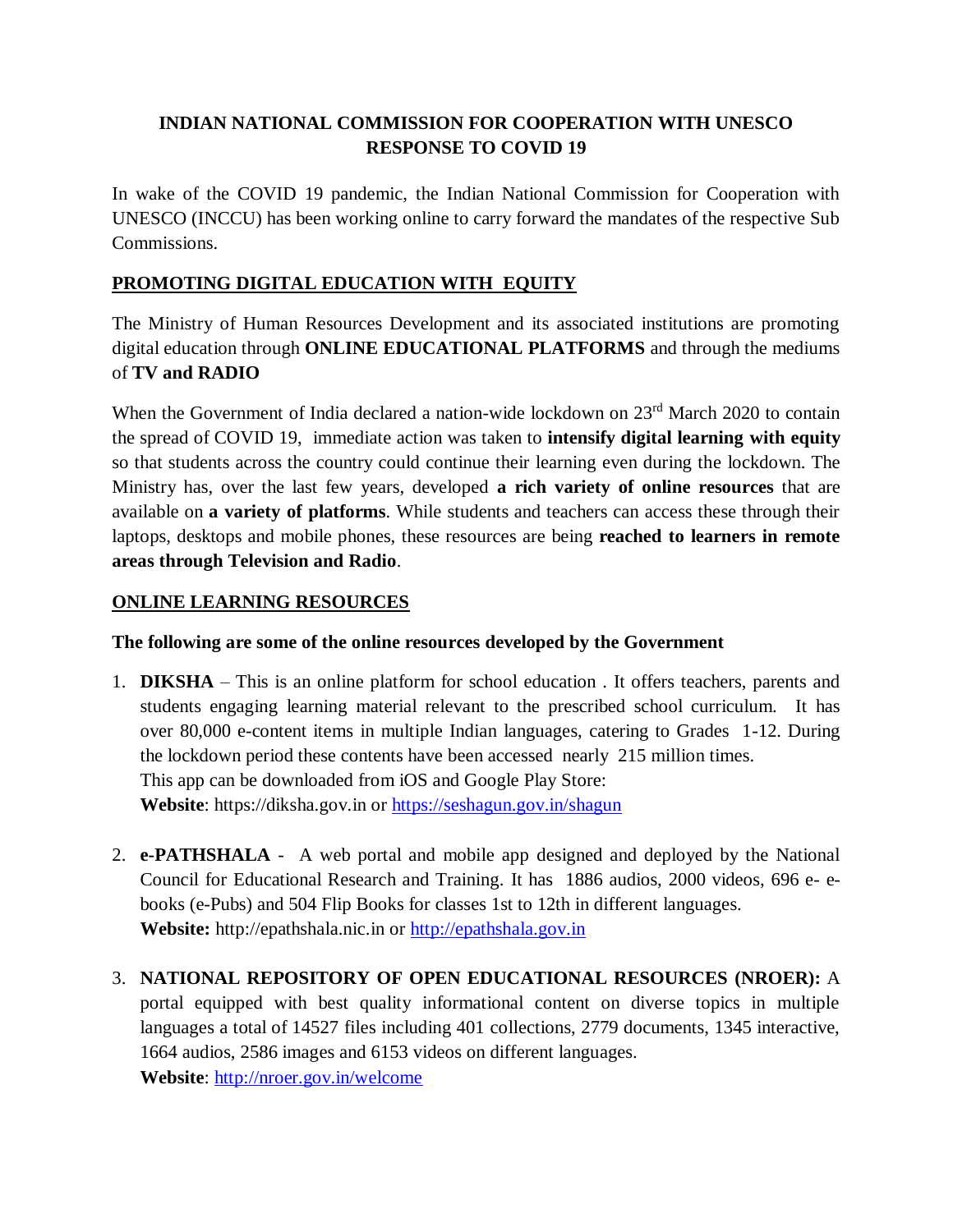4. **SWAYAM**: This is the national online education platform hosting 1900 courses covering both school (class IX to XII) And Higher Education (both UG and PG) in all subjects including engineering, humanities and social sciences, law and management courses. A unique feature of SWAYAM is that, it is integrated with the conventional education . The courses are interactive and prepared by the best teachers in the country, and are available free of cost to any learner in the country. Credit transfers are possible for SWAYAM courses (max 20%). There has been a three time increase in access to the platform during the lock down period.

**Website**: [https://www.swayam.gov.in](https://www.swayam.gov.in/)

5. **SWAYAM PRABHA** -. Has 32 DTH TV channels transmitting educational contents on 24/7 basis. These channels are available for viewing all across the country using DD free Dish set top box and antenna.Now even the private DTH operators are telecasting these courses through their channels. The channels cover both school education (class IX to XII) And Higher Education in a wide range of subjects like engineering, vocational courses, teacher training, performing arts, social sciences and humanities subjects, law, medicine, agriculture and many more.

**Website**: [https://www.swayamprabha.gov.in](https://www.swayamprabha.gov.in/)

- 6. **NISHTHA** –An integrated Teacher Training Portal and Moblie App  **Website** : nishtha.ncert.gov.in
- 7. **NATIONAL DIGITAL LIBRARY**: This is a digital repository of a vast amount of academic content in different formats and provides interface support for leading Indian languages for all academic levels including researchers and life-long learners, all disciplines, all popular form of access devices and differently-abled learners.  **Website** :<https://ndl.iitkgp.ac.in/>

In addition to the above there are many other resources deployed by University Grants Commission (UGC), National Institute of Open Schooling (NIOS and Indira Gandhi National Open University (IGNOU) which are being intensified.

The lockdown period has seen a **huge upsurge in digital learning**. The access to the above digital resources has grown nearly five times. In addition to these, many institutions are holding online classes through various modes.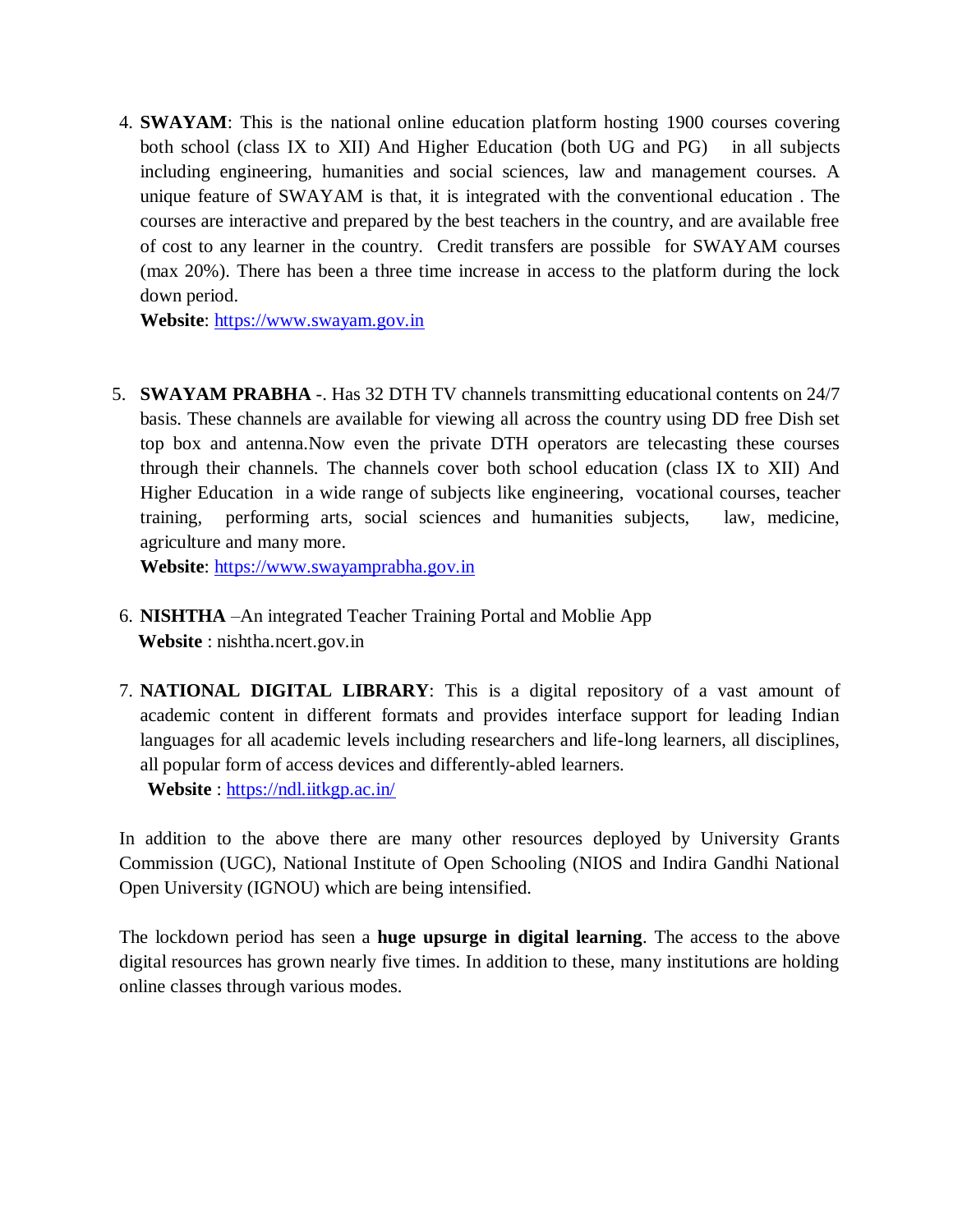### **ENSURING EQUITY IN DIGITAL LEARNING**

**TV Channels/Radio** are being used to to reach out to the most difficult areas. The **32 DTH TV** channels are available on **Swayam Prabha**. These channels are available for viewing all across the country using DD Free Dish Set Box and Antenna. The same are being promoted with special emphasis on students in remote areas. 12 channels will be exclusively marked for School education (Class 1 to 12). Swayam Prabha Channels pertaining to school education will be given for 2 hours per day to each State/UT. States will develop class wise/ subject wise content mapped to their syllabus in local languages. **Private DTH service providers** have also provided one channel each for education during COVID period.

Extensive use is being made of **radio channels** to broadcast educational programmes .Radio will be used specially for those children in remote areas who are not online (specially for classes 1 to 5). Activity based learning will be very effective for radio channels. **289 Community Radio Stations** are to be used .Due to digitalization, huge portions of **Analog spectrum of Radio and TV** that are not in use, may be utilized for connecting people online in remote areas.

Post lockdown, **Operation Digital Board** will be an immediate priority in all Govt. and Govt. aided secondary and senior secondary schools. (around 1.53 lakh schools). Two Digital Boards will be provided to each r school. DD free dish antenna will also be included in the package.Preloaded pen drives with contents from Class 1 to 12 for areas lacking connectivity. Students will be able to access e-content through on line as well as offline mode. It will also be helpful in watching educational TV channels including Swayam Prabha. Provision of monitoring and evaluation of the usage of ODB will be made.

### **PROPOSED REGULATORY CHANGES**

In order to promote online learning it is proposed to make Regulatory changes like enhancing the permissible SWAYAM Online component in conventional universities and ODL programmes from the present 20% to 40% ; liberalize open, distance and online education regulatory framework so as to empower/enable 25% of the universities to offer ODL and Online education, from next academic session if complying with quality provisions ; integrating ODL and Online Regulations focusing on effective promotion, monitoring and regulation.

## **ONLINE PROMOTION OF CULTURAL HERITAGE**

'ViraasatSetu' App launched to raise awareness about tangible and intangible heritage of India in the digital space. Webinars were held around Indian heritage sites and cities. The Government has ensured that grants payable to artists under various schemes are paid on time.

## **PROMOTING SCIENTIFIC RESEARCH AS RESPONSE TO COVID 19**